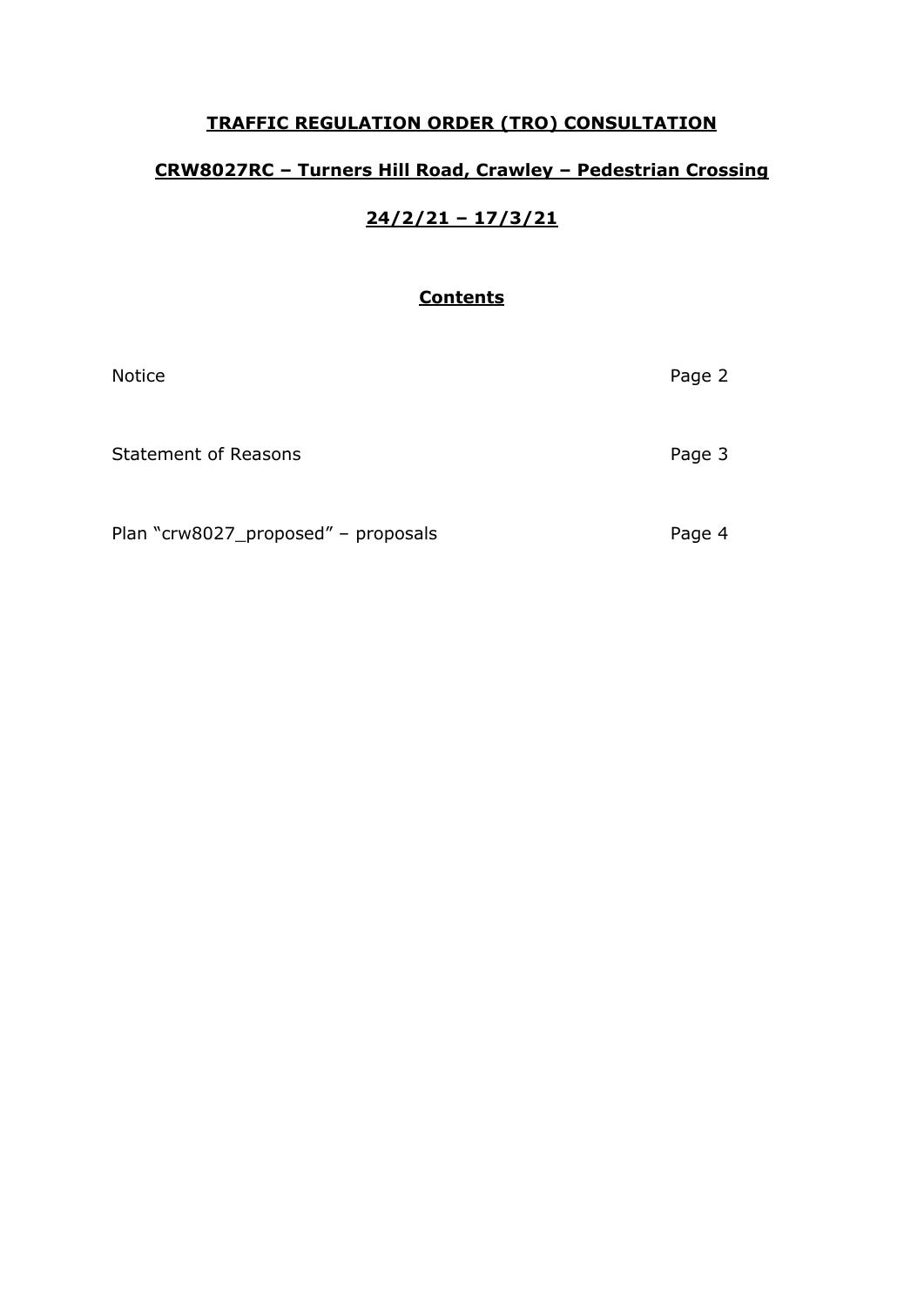#### **WEST SUSSEX COUNTY COUNCIL ROAD TRAFFIC REGULATION ACT 1984 - SECTION 23**

### **CRAWLEY – POUND HILL: TURNERS HILL ROAD PEDESTRIAN CROSSING PLACE**

**NOTICE** is hereby given that West Sussex County Council proposes to install a signal-controlled pedestrian crossing on Turners Hill Road 43 metres west of Hazelhurst Drive.

Documents containing more information about the proposed crossing can be viewed on the TRO pages of the West Sussex County Council [website](https://www.westsussex.gov.uk/roads-and-travel/traffic-regulation-orders/) from 24 February 2021. The website includes a response form for any comments or objections.

Due to current social distancing requirements, paper copies of documents will not be available to view in council offices or libraries. People without access to a computer who wish to view details of the scheme should telephone the West Sussex County Council Contact Centre on 01243 642105 to receive the documents by post.

Any objections or comments about the proposal must be received by 17 March 2021 quoting reference TRO/CRW8027/RC. These may be sent in writing to: TRO Team, West Sussex County Council, The Grange, Tower Street, Chichester, PO19 1RH, by email to: **tro.team@westsussex.gov.uk** or via the response form on the website.

Dated this 24<sup>th</sup> day of February 2021.

Director of Law & Assurance County Hall Chichester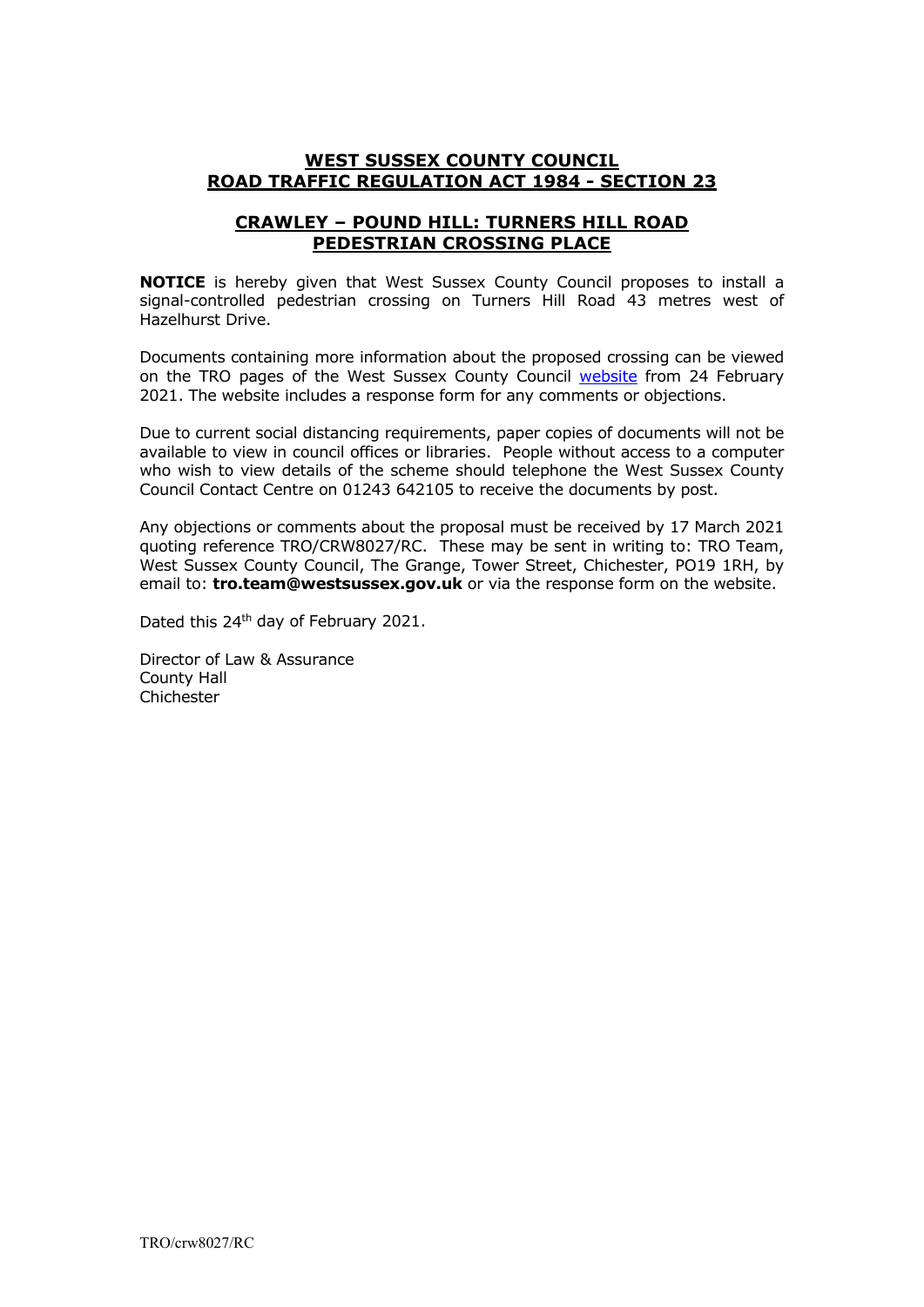#### **WEST SUSSEX COUNTY COUNCIL CRAWLEY – POUND HILL: TURNERS HILL ROAD PEDESTRIAN CROSSING PLACE**

### **STATEMENT OF REASONS FOR PROPOSING TO INSTALL THE CROSSING**

The County Council in exercise of their powers under the Road Traffic Regulation Act 1984, proposes to install a signal-controlled pedestrian crossing on Turners Hill Road 43 metres west of Hazelhurst Drive.

Installing a signalised crossing on Turners Hill Road between The Ridings and Hazelhurst Drive aims to address concerns raised by the local community when crossing the road.

The crossing installation in this location will require some localised footway widening on the northern side of the road utilising some of the highway verge and the relocation of a telegraph pole.

Director of Law & Assurance County Hall Chichester

March 2021